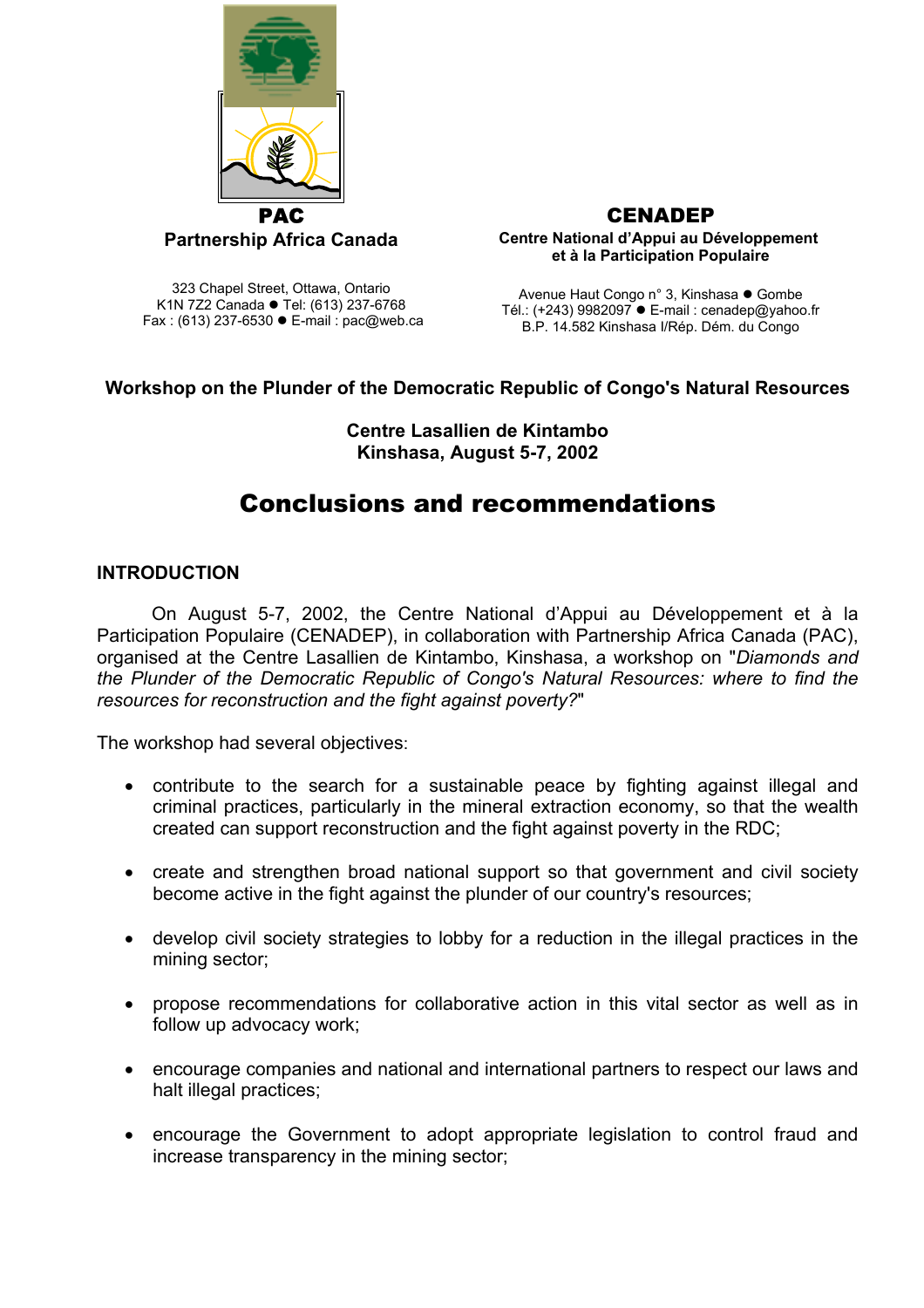• disseminate widely information on fraudulent practices in the mining sector, especially with diamonds and coltan, so that appropriate measures will be taken at the national and international level;

## **WORKSHOP CONCLUSIONS**

## **A. NATIONAL AWARENESS RAISING STRATEGIES**

- 1. Set up a National Natural Resource Management Network for the DRC, with its focal point at CENADEP, to coordinate all activities in relation to the plunder of the country's natural resources. Activities will include:
- Fighting against the plunder of Congo's natural resources.
- Promoting good and up-to-date data collection with respect to natural resources.
- Encouraging a rational and sustainable usage of the country's natural resources.
- 2. Identify the players, organizations and resource people according to their expertise and programmes.
- 3. Establish action groups at a provincial level and strengthen their capacities to intervene locally by offering targeted support.
- 4. Clearly define the network's objectives by determining the scope and duration of activities.
- 5. Ensure a permanent dialogue between civil society, the government (public authorities) and the private sector (businesses) in order to solidify the partnership when dealing with issues relevant to the plunder of the DRC's natural resources.
- 6. Undertake campaigns to raise awareness and lobby nationally and internationally against the plunder of Congo's natural resources.
- 7. Develop public advocacy initiatives addressed at government and national and international partners.
- 8. Encourage research and publications in specific fields by associating researchers and specialists with the network's programme of work.
- 9. Mobilize resources to support development at the grassroots by establishing contacts with regional and international organizations.
- 10. Involve the network in the follow-up and in the extension of the (Kimberley) certification process to other resources.
- 11. Participate in the popularization of the Mining Code and of other laws regarding the country's natural resources.

12. Promote public awareness of the DRC's numerous natural resources through press conferences, press releases, radio and television programmes and other publications.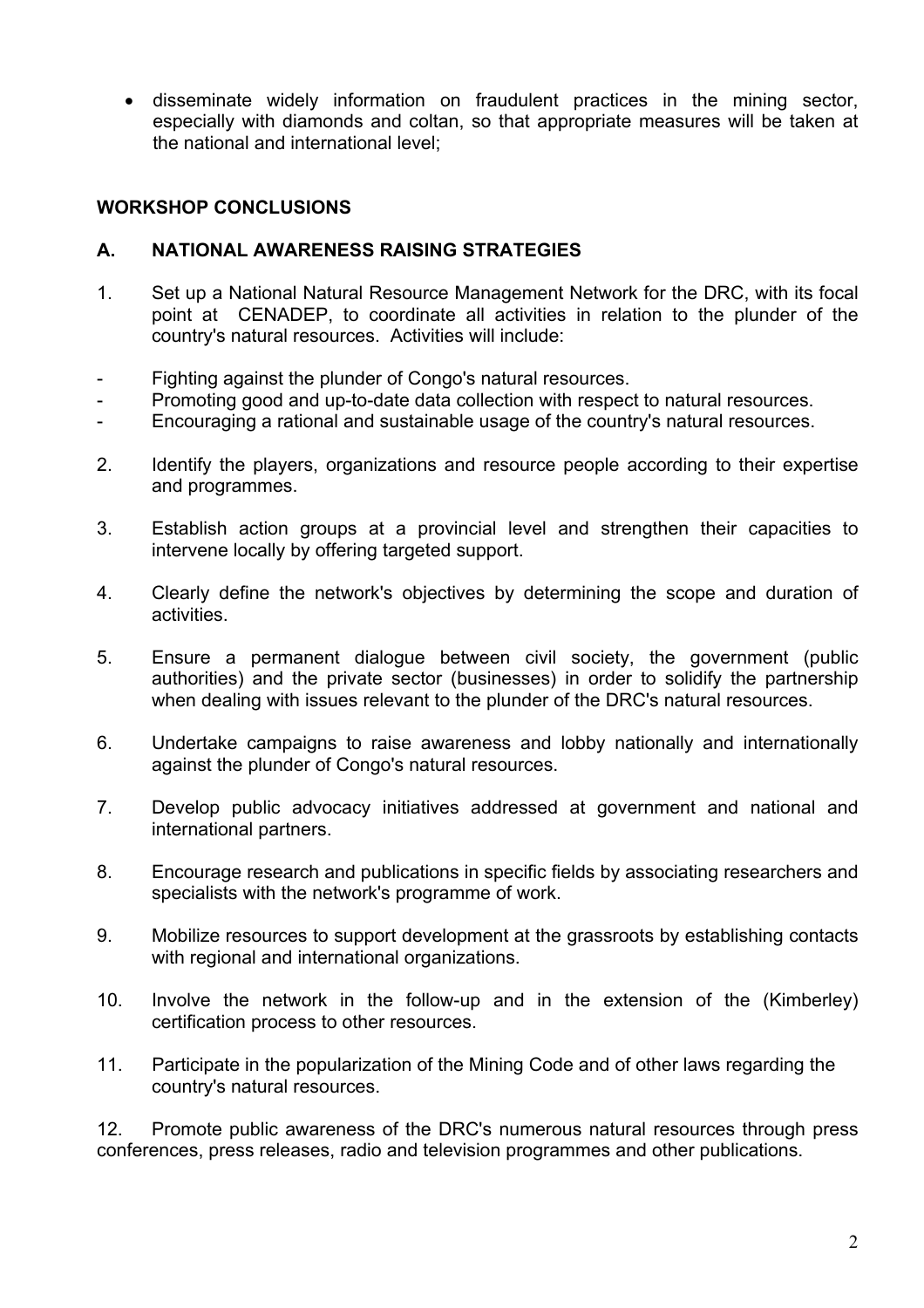#### **B. RESOLUTIONS DESTINED FOR INTERNATIONAL CAMPAIGNS (especially for the September 19-19, 2002, Brussels conference)**

- 1. Support the peace process so that the Democratic Republic of Congo can regain its territorial integrity.
- 2. Support the DRC's civil society campaigns to discourage northern companies from trading in conflict diamonds and other minerals and from collaborating with countries that have attacked Congo, so as to encourage them to work directly through the Congolese State.
- 3. Support the request for an embargo on natural resources coming from the eastern regions where conflict is occurring.
- 4. Participants at the Brussels conference should do everything possible to demand that the Security Council set up an international tribunal in the DRC to try economic crimes.
- 5. Support the DRC's civil society in their appeal to transit and trading countries to no longer allow diamond transactions which are not certified by the country of origin and to support the application of control mechanisms as contained in the Kimberley Process.
- 6. Support civil society in its appeal that all products that do not hold a certificate of origin should be seized wherever they are being sold, and that these products should then be sold for the benefit of the countries in which the plunder occurred.
- 7. Exert pressure on Rwanda, Uganda and Burundi to stop plundering the DRC's natural resources.
- 8. Support the recommendations made by civil society on the importance of establishing a Marshal Plan in order to rebuild the DRC, following the reestablishment of a bilateral and multilateral structural cooperation.
- 9. Strengthen the national legal system so that it can instigate proceedings against offenders world wide.
- 10. Support the actions taken by the DRC's National Network of Natural Resource Management.

#### **C. RECOMMENDATIONS FROM THE CIVIL SOCIETY WORKSHOP ON THE PLUNDER OF THE DRC'S NATURAL RESOURCES**

#### *I. TO THE GOVERNMENT*

- 1. Accelerate the peace process and the country's reunification.
- 2. Foster the rapid growth of a state that is constitutional and democratic.
- 3. Ensure follow-up on the work done by the National Experts Group on the plunder of natural resources (minerals, lumber, animals, agricultural products etc.) and offer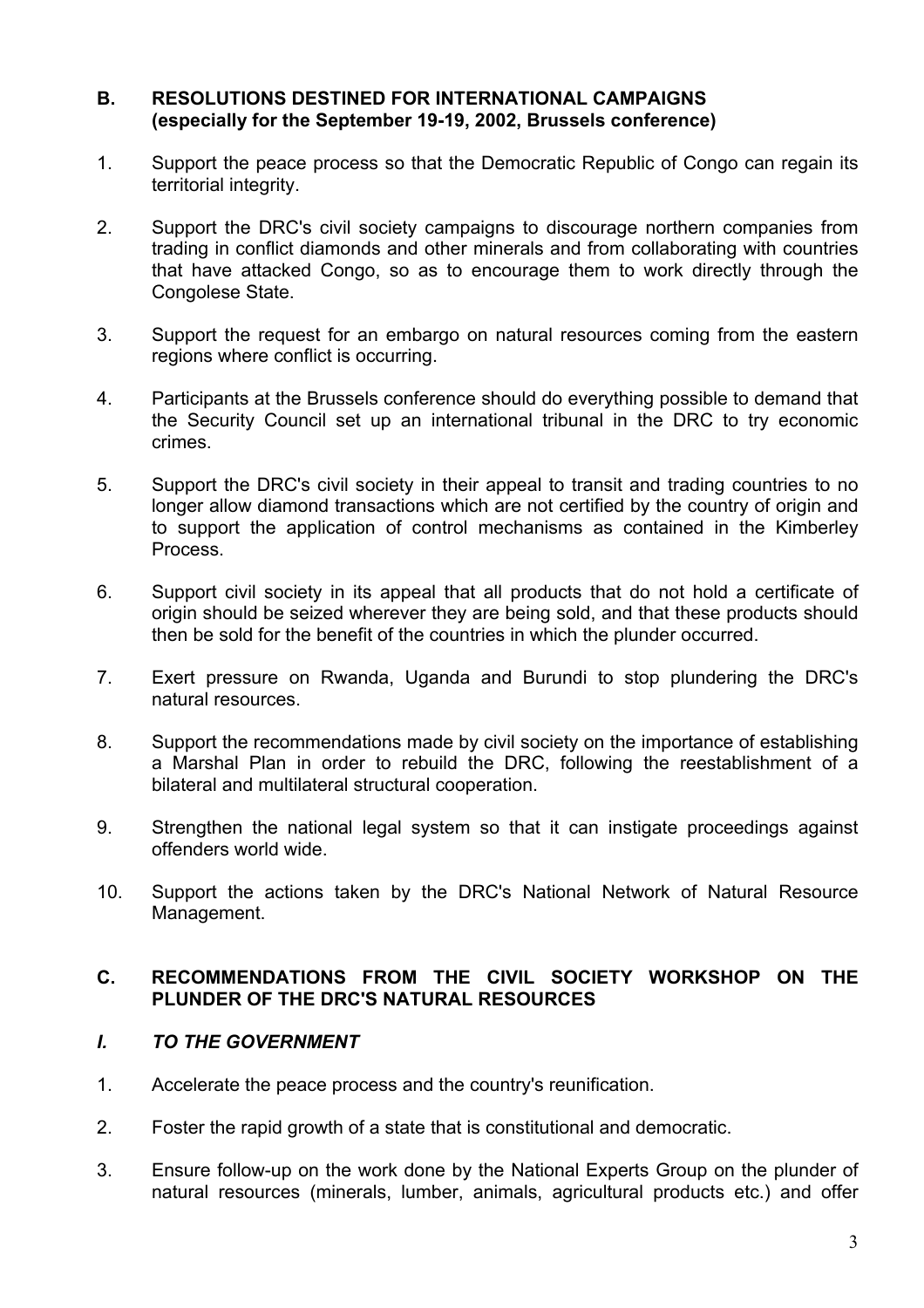support for their participation in all stages of the process, including the drafting of resolutions by the United Nations Security Council and the publication of the (UN Expert Panel's) next report.

- 4. Make available the list of those exploiting natural resources in the DRC in order to identify those who are operating illegally.
- 5. Meet the deadlines established in the application of all administrative acts with the mineral, lumber and agricultural companies, so they can be used against all parties.
- 6. Accelerate the national certification process for diamonds and support training and recycling for the Congolese valuators of precious stones.
- 7. Establish a policy of incentives for private initiatives which would add value by creating local diamond cutting enterprises.
- 8. Promote financial support to local and national businesses in order to encourage them to become involved in mining and other sectors, areas which attract plunderers and which lose enormous resources to Congo.
- 9. Institutionalize debates on the plunder of the DRC's resources by the launching of a national forum and by setting up provincial meetings to discuss the issue.
- 10. Establish a support fund for community development in mining and forest exploitation zones, the management of which would involve government, civil society and the private sector.
- 11. The CEEC (Kinshasa) should publish a monthly statistical publication on mining production.
- 12. Popularize the mining code and watch for its strict application.
- 13. Increase the salaries of government agents who play several roles in the field of mining exploitation.
- 14. Improve diplomatic relations with other states and international organizations.
- 15. Demand reparations for losses through the courts.

#### *II. TO THE INTERNATIONAL COMMUNITY: USA, Belgium, France, Great Britain, Germany, Sweden, South Africa, European Union, SADC, United Nations, African Union, etc.*

- 1. Exert pressure on transit and trading countries dealing in our natural resources in order to stop the plunder of these resources.
- 2. Impose an embargo of Congolese natural resources plundered by Rwanda and Uganda, including the companies operating illegally in the eastern part of the DRC, as well as the multinationals that are connected to these companies.